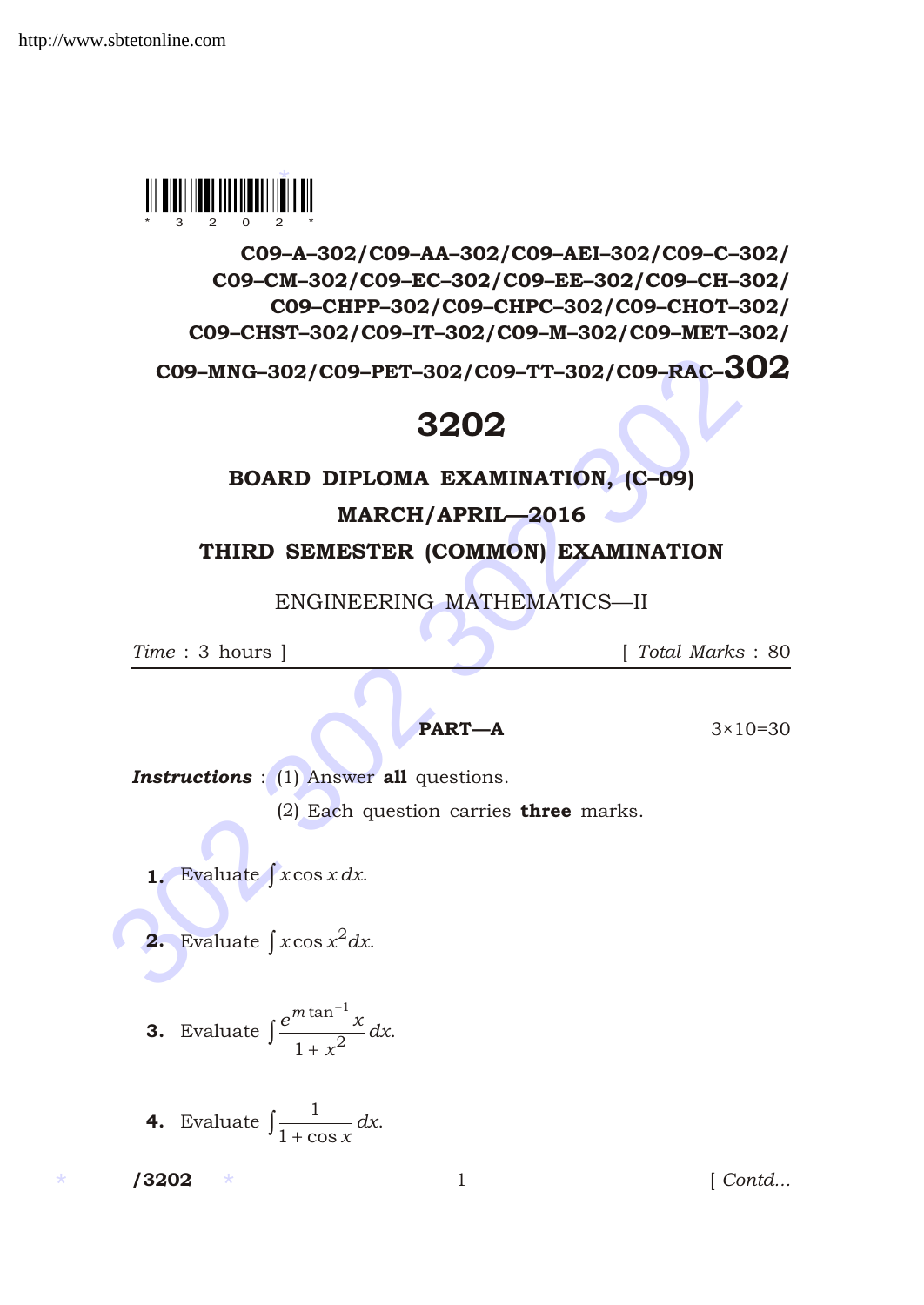**5.** Evaluate 
$$
\frac{x}{\sqrt{x^2} - 9}
$$
.

- **6.** Find the mean value of the function between  $f(x) = x^2 4x 3$ values of *x*, where the expression vanishes.
- 7. Evaluate  $xe^x dx$ .

8. Solve 
$$
\frac{d^2y}{dx^2}
$$
  $\frac{dy}{dx}$  12y 0.

7. Evaluate  $xe^x dx$ .<br>
8. Solve  $\frac{d^2y}{dx^2} = \frac{dy}{dx} = 12y = 0$ .<br>
9. Find the differential equation whose solution is  $y = Ae^x$ . Be where A, B are arbitrary constants.<br>
10. Solve  $\frac{dy}{dx} = e^y = e^y x^2$ .<br>
PART-B 10×5=<br>
Instructio **9.** Find the differential equation whose solution is  $y$   $Ae^{x}$   $Be^{2x}$ , where *A*, *B* are arbitrary constants.

**10.** Solve 
$$
\frac{dy}{dx}
$$
 e  $y$  e  $y_x^2$ .

**PART—B**  $10 \times 5=50$ 

*Instructions* : (1) Answer *any* five questions. (2) Each question carries ten marks.

- 11. *(a)* Evaluate  $\frac{2x}{2}$  $3x^2$  14 5 *x x dx*.
	- *(b)* Evaluate  $x^3 \log x dx$ .
- 12. (a) Evaluate  $\cos^3 \sin^4 d$ .
	- *(b)* Evaluate cos2*x* cos *x dx*.
- 13. *(a)* Find the volume of the solid formed by revolving the area enclosed by the curve  $\sqrt{x}$   $\sqrt{y}$  1, *x* 0, *y* 0 about *y*-axis.
	- (b) Find the RMS value of  $\sqrt{27}$  4 $x^2$  between *x* 0, *x* 3.

/3202

/3202 2 [ *Contd...*